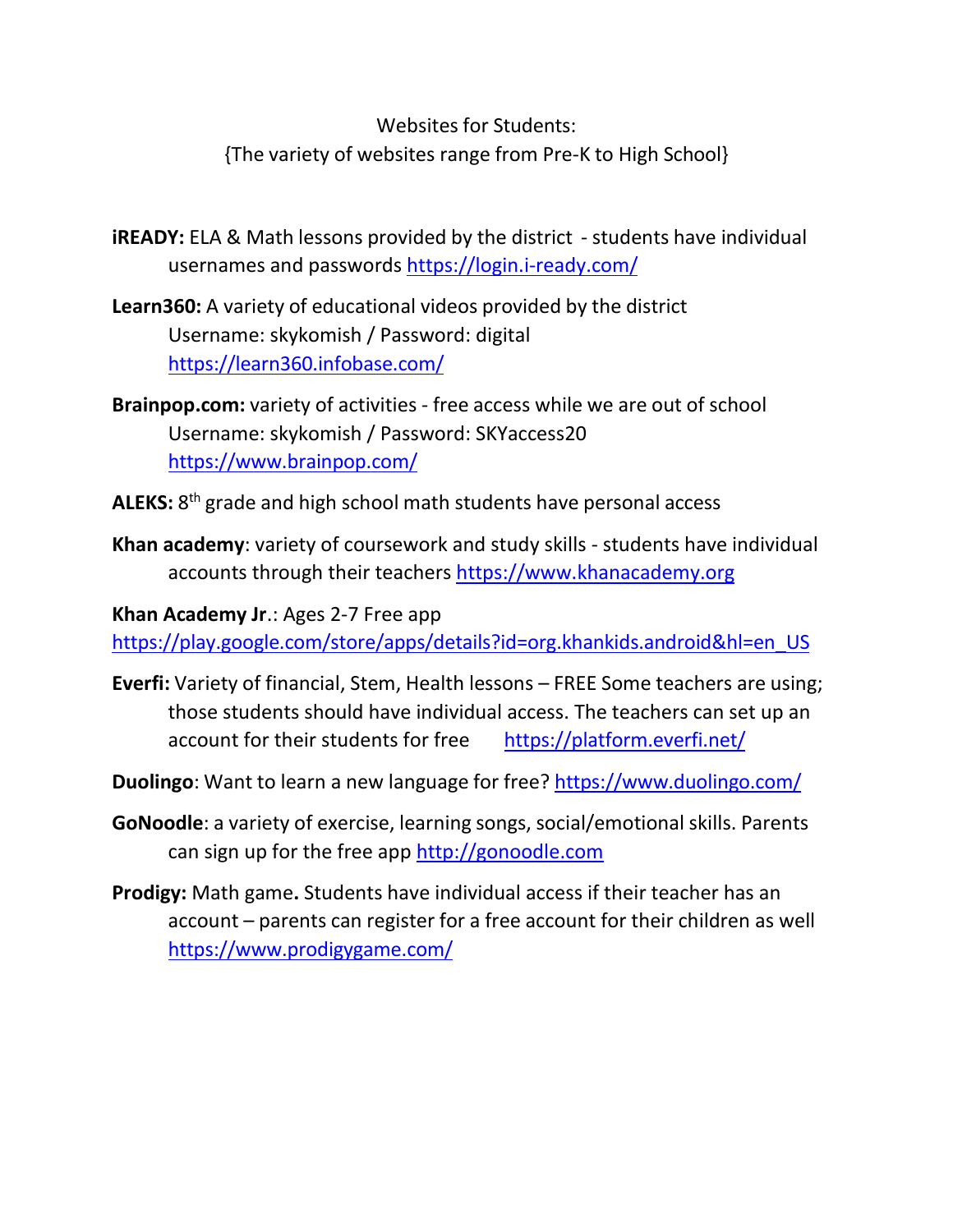**Second Steps:** Social Emotional Learning – The school uses this program. I will be mailing home grade level activities for K-5

For PRESCHOOL : 1. Go to [www.secondstep.org 2](http://www.secondstep.org/). Under New Users, click "Create Account" 3. Complete the required fields 4. Add Program Activation Key: SSPE FAMI LY68

- **Centervention**: Free Social Emotional Activities under Free Resources (There is a paid app as well) <https://www.centervention.com/social-emotional-learning-activities/>
- **Camp Kindness Counts:** Non-Profit Organization; I personally have not used them. Watch for requests for donations. This is a FREE resource and you do NOT have to donate.<https://www.campkindnesscounts.org/characterportal>
- **Character Strong:** Social Emotional Learning Sample lessons for elementary & secondary. This is an additional resource to their general curriculum. [https://curriculum.characterstrong.com/login/?redirect\\_to=/ver\\_overview/](https://curriculum.characterstrong.com/login/?redirect_to=/ver_overview/) Username: resources / password: kindness
- **PBS Reading Games:** <https://pbskids.org/games/reading/>
- **PBS Learning Media:** <https://www.pbslearningmedia.org/> You do not need to sign up or have a code
- **National Geographic Kids:** This is a subscription based magazine, HOWEVER, there are many free resources on their website. [http://www.natgeokids.com](http://www.natgeokids.com/)
- **Word World:** Need a Flash Player on your device. Some free read-alongs, printable activities, and games. Young children. Also have a YouTube channel<http://www.wordworld.com/apps-and-games/>
- **Highlights Kids:** <https://www.highlightskids.com/>
- **Storyline Online:** Read along books with celebrities. <https://www.storylineonline.net/>
- **Star Fall: PreK** Grade 3 Phonics read-along stories and worksheets <https://www.starfall.com/>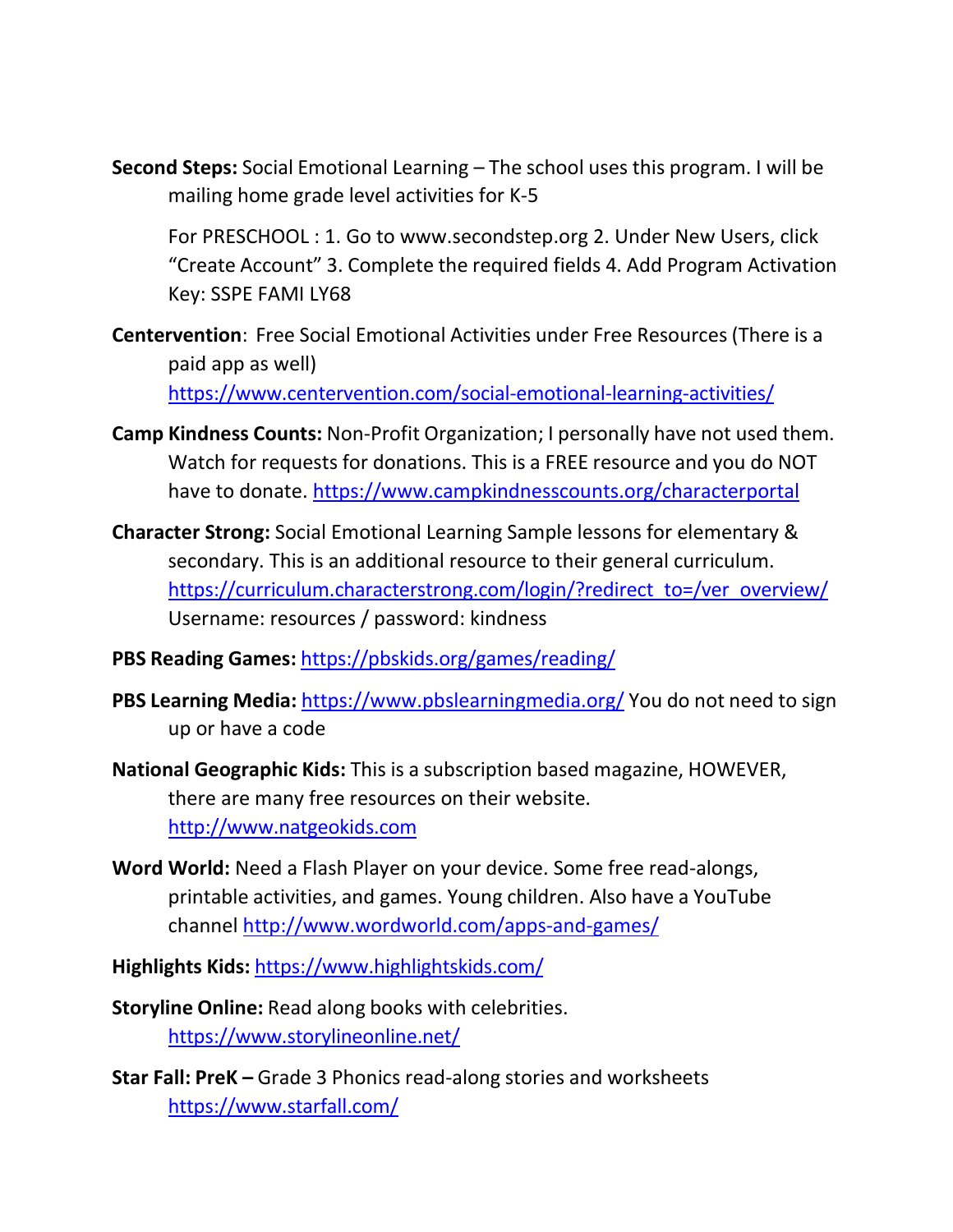**Fun Brain:** Educational games, reading, math. There are ads on this site. <https://www.funbrain.com/>

**Switcheroo Zoo:** About animals. Online and app versions. <https://switchzoo.com/>

- **123 Homeschool for Me:** Arranged by grade or subject. Worksheets and ideas. <https://www.123homeschool4me.com/>
- **Quizlet:** Students may have accounts through their teachers. A wide variety of subjects can be explored from their teacher or others. Signing up is free if they do not have an account (ask parents) or you can browse without an account.<https://quizlet.com/>
- **Edutyping:** Learn to type. Students should have personal log-ins if in elementary & possibly middle school.

**30 Virtual Field Trips:** [https://theeducatorsspinonit.com/virtual-field-trips-for](https://theeducatorsspinonit.com/virtual-field-trips-for-kids/)[kids/](https://theeducatorsspinonit.com/virtual-field-trips-for-kids/)

- **Actively Learn:** Free reading platform in all subjects. Teachers may have used with students and students may have a username & password already since Skykomish Elementary and Skykomish High School are recognized schools. Students can use without a teacher code. Sign up as student (with parent permission) and create a username & password. Check the box stating you are signing up at the direction of a teacher or parent. You will then be able to use the service until the end of the school year. <https://www.activelylearn.com/>
- **All Kids Network:** Craft and activity ideas for parents. Coloring pages, writing prompts, etc.<https://www.allkidsnetwork.com/>
- **American Chemistry Society:** High school and beyond chemistry topics. <https://www.acs.org/content/acs/en/education.html>
- **How Stuff Works:** Science Articles <https://www.howstuffworks.com/>
- **Discovery Mindblown:** Science App <https://www.discoverymindblown.com/>

**Splash Learn:** K-5 Math. Parents can sign children up for free. <https://www.splashlearn.com/>